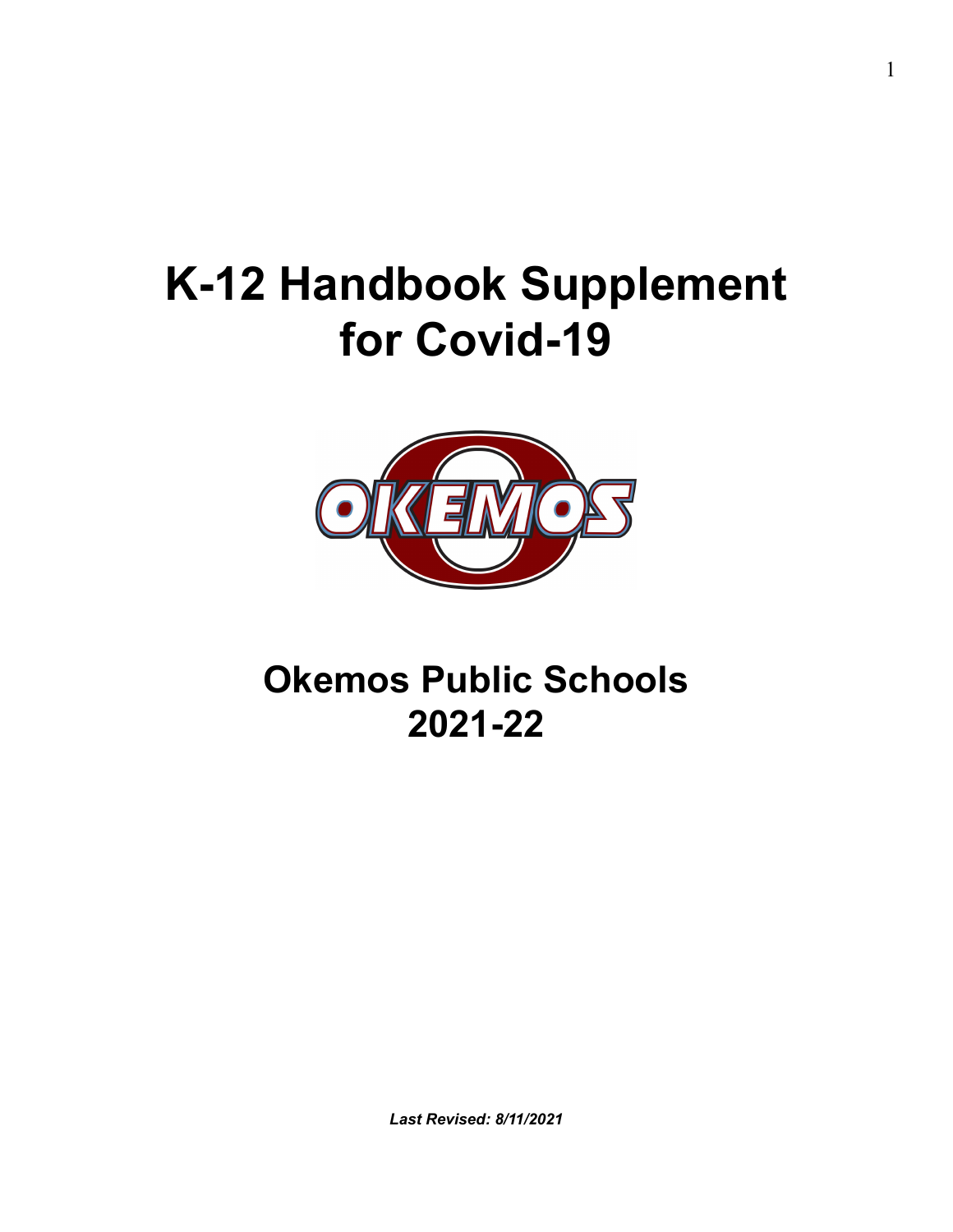## **Table of Contents**

Arrival/Dismissal Expectations Assemblies, Performances, Student Activities/Events **Athletics** Athlete and Coach Expectations Facilities/Safety Procedures Spectator Expectations **Attendance** Illness Policy Taking Attendance Behavior Expectations for Online Learning Bus/Transportation Communication with Students and Families Emergency Drills Facial Coverings (Masks and Face Shields) Face Masks Face Shields Mask Breaks Mask Exemptions Mask Wearing Expectations Mask Violation Disciplinary Action Field Trips Food Expectations (Breakfast, Lunch, and Snacks) Hallway and Restrooms Behavior Expectations Health and Safety Expectations Health and Safety Violations Health Screening Daily Protocols Home Screening Expectations International Travel Quarantine Requirements Homebound Services Illness Policy/Positive COVID-19 Test Result Lockers and Backpacks Lunch, Snack and Recess Mental Health Supports Parent/Guardian-Teacher Conferences Technology Expectations Computer Damages and Care/Loss or Theft of Computers Repair Information Virtual (Live Video) Sessions Parent/Guardian Classroom Formal Observation During Virtual Learning Assessment Expectations Parent Communication with Teachers Visitor/Volunteering Policy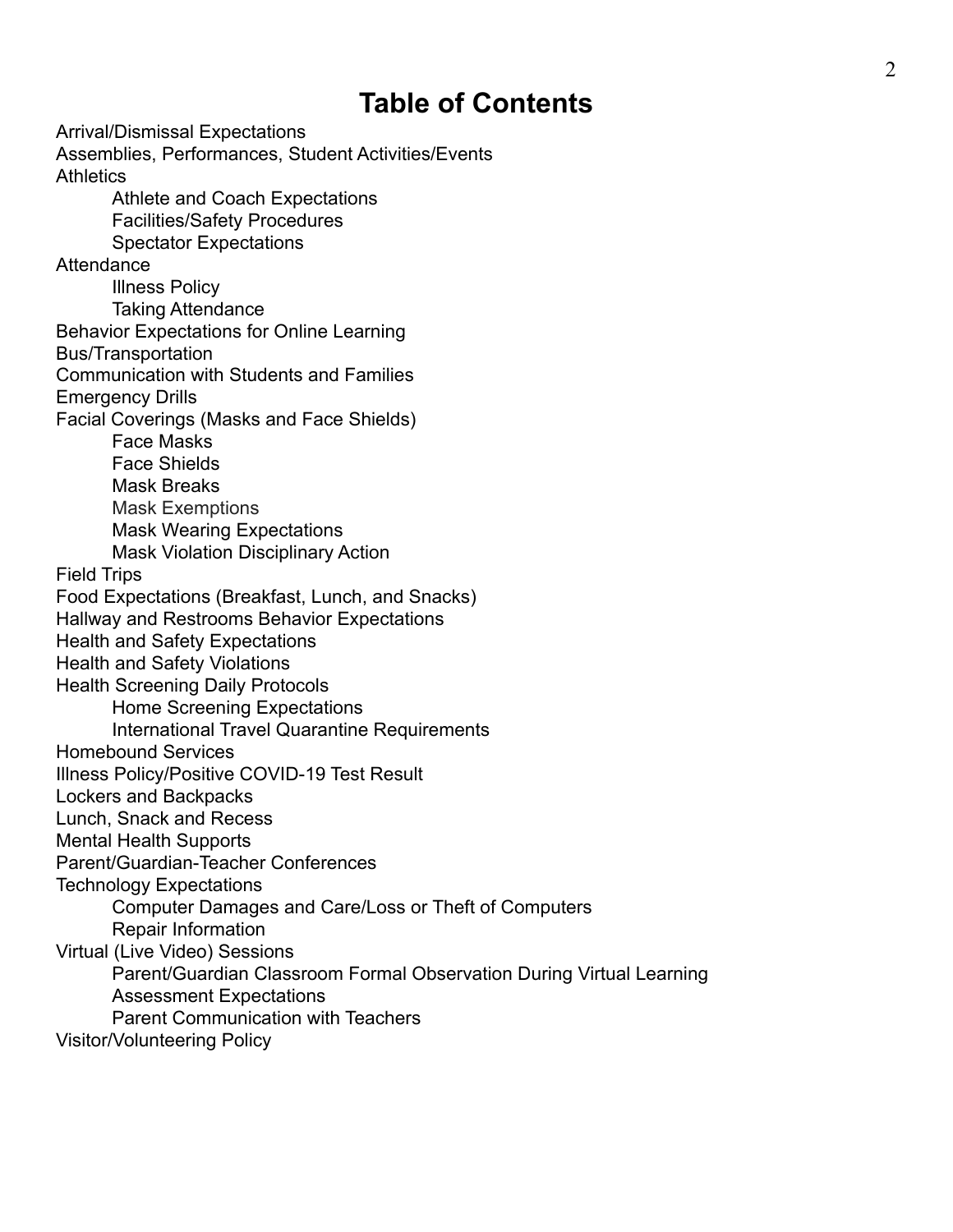## **SAFE LEARNING ENVIRONMENT**

Given the realities of this global pandemic, we expect there will be students who are both symptomatic and asymptomatic who will test positive for the virus. We anticipate that there will be cases of COVID-19 in our schools despite our best efforts to control the spread of the virus and Okemos Public Schools cannot guarantee a virus-free environment. Every student and family should consider this as they decide their level of comfort and decision to attend available in-person learning.

This addendum to the school handbook will be in place during the 2021-22 school year or until district administration deems it no longer necessary due to improved health and safety conditions. Where conflicts between this addendum and the approved handbook exist, the guidelines in the addendum shall outweigh those in the existing handbook. Topics not addressed in this addendum will be handled based on existing policy as identified in the approved handbooks. Additionally, the district reserves the right to amend this addendum as needed.

This document is intended to cover necessary safety and procedural protocols. Should guidance from the state government, MDE, or local health department change during the 2021-22 school year, updates may be made to this handbook to reflect new guidelines.

## **Arrival/Dismissal Expectations**

- Arrival and dismissal procedures will be established and communicated by each building. These procedures will vary by building, but will include arrival times, entering and exiting locations, safety procedures, etc.
- The district cannot guarantee social distancing of students during arrival and dismissal times; however, we will encourage students to do their best to maintain social distancing (3 feet of personal space) during transition times.
- Prior to the official start of the school day, students are expected to follow all behavior expectations and Code of Conduct rules that are outlined in the Board approved Student and Parent Handbook, as well as this K-12 Handbook for COVID 19.
- Students arriving to school late or returning to school from an appointment or other such event will enter the building unescorted, using the buzz-in camera system located by the main office entryway and check in at the designated office. At the elementary level and for other students as needed, an adult must escort the child to the main door and wait to ensure that the student is buzzed in.
- Parents/guardians dropping off or picking up their student(s) during the school day will not be permitted to enter the building except in cases of an emergency or other extenuating circumstance approved by district/school officials. Instead, parents/guardians must use the buzz-in camera system at the main office door and wait outside for their student to meet them.

## **Assemblies, Performances, Student Activities/Events**

● Indoor gatherings for assemblies, performances or events will be limited and require administrator approval with appropriate plan for mitigation strategies.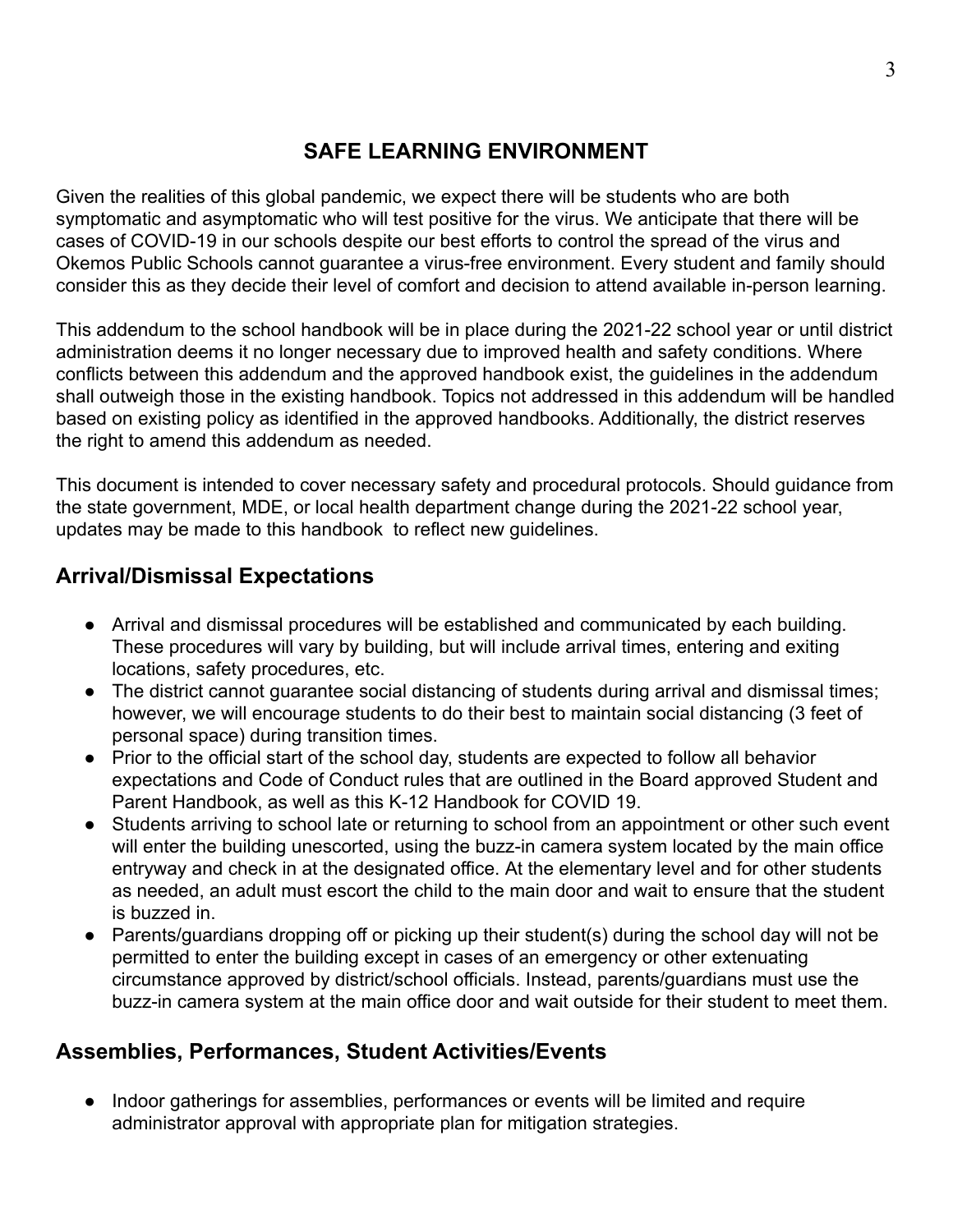- Gatherings will be no greater than the amount indicated by the most current Ingham County Health Department or MDHHS guidance.
- All behavior expectations and Code of Conduct rules that are outlined in the approved handbook still apply.

## **Athletics**

All school sponsored after-school athletic programs will comply with all MDHHS and local health department orders, and in consideration of published guidance from Michigan High School Athletic Association (MHSAA) and *in line with Board of Education policy and action.*

The Okemos School District is following the recommendations of the Ingham County Health Department and other health organizations that everyone mask while inside buildings, including in facilities where social distancing is difficult or impossible. In an effort to keep students safe and keep our sports teams out of quarantine and actively participating, our expectation is that Okemos players and coaches wear masks indoors while at indoor practices. Visiting teams will be required to mask indoors as well.

#### *Athlete and Coach Expectations*

- All student-athletes and coaching staff must use proper hand hygiene techniques before and after all practices, events, or other gatherings.
- Each participant must use a clearly marked water bottle for individual use.
- All event staff and/or volunteers must utilize appropriate hygiene practices (i.e. handling of money, products, etc.)

#### *Facilities/Safety Procedures*

- Establish crowd-limiting measures to measure the flow of patrons according to MHSAA, MDHHS or other health agency.
- Limit seating occupancy to the extent necessary to enable patrons not of the same household to maintain 3-6 feet of distance from others.
- Post signs outside of entrances informing spectators not to enter if they are or have recently been sick.
- Every participant should confirm that they are healthy and without any symptoms prior to any event.
- Access to sanitizer/disinfectant will be available

#### *Spectator Expectations*

Spectators, when allowed at events, will comply with health department or governmental guidelines, provided that facial coverings are used by observers and 3-6 feet of social distance can be maintained at all times. The number of spectators may be restricted according to health and safety guidelines and facility/capacity requirements.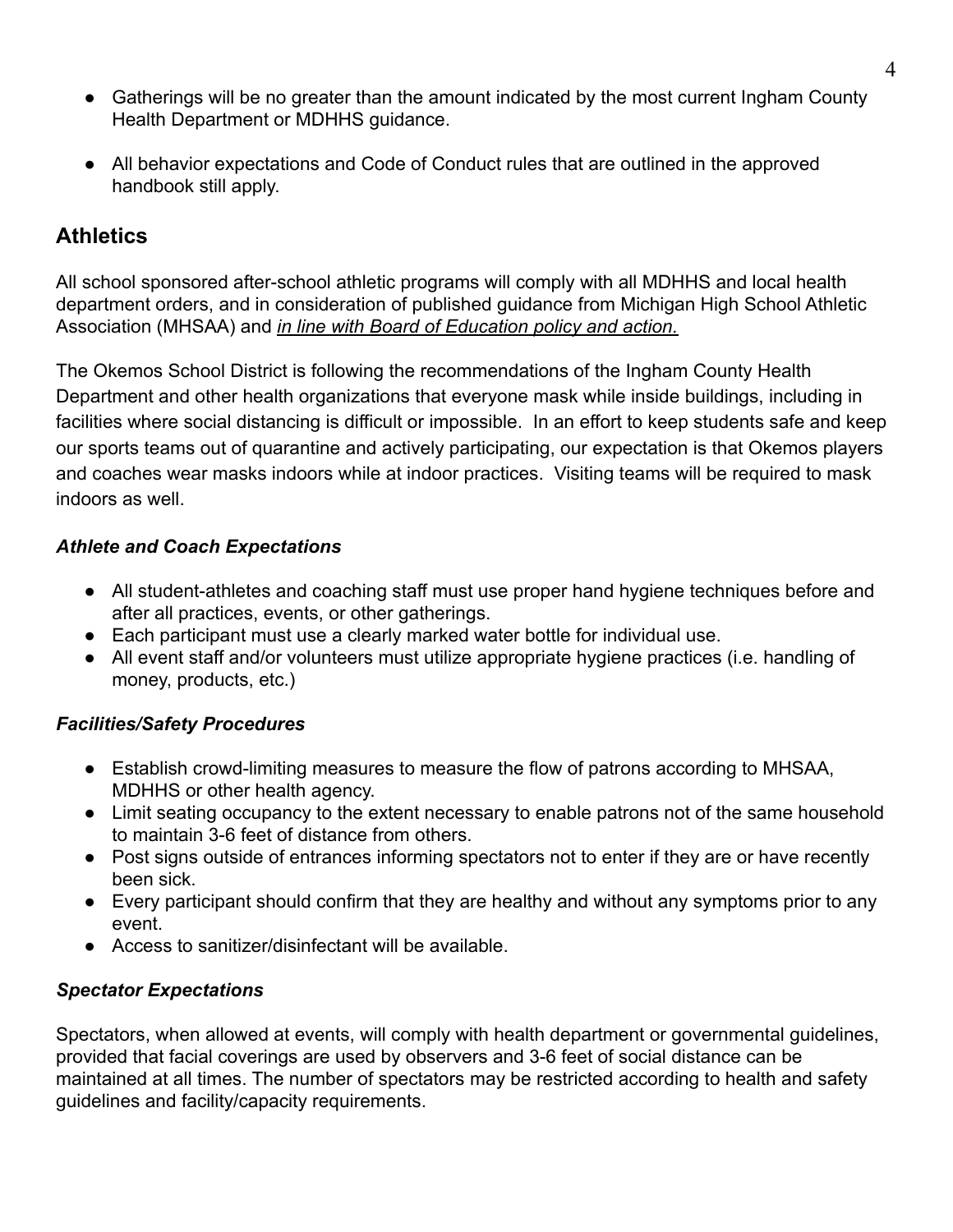## **Attendance**

Student attendance and regular class participation is expected. Excessive absences will be addressed according to each buildings' attendance follow-up process.

#### *Illness Policy*

In the event a student experiences illness prohibiting in-person attendance, the teacher will provide materials through the google classroom or by providing packets for students as we have in the past. Support for students who may be out for an extended amount of time will be communicated by level.

The **ICHD** [published](https://hd.ingham.org/Portals/HD/Home/Documents/cd/coronavirus/ICHDSchoolCOVIDHandouts.pdf) guidance In August in regards to quarantine for schools. In general, if you are fully vaccinated and are a close contact you will not need to quarantine unless you become symptomatic. If you are unvaccinated and are a close contact you will need to quarantine. Our approach quarantine will include interventions and remediation but will not be a dual modality approach in general like we had last year.

The district will actively work with ICHD, building spread [indicators](https://www.okemosk12.net/Page/9433) to target our response. We will offer google classroom district wide so students can access content and will work to provide some support while the student is out, and interventions/remediation upon return.

#### *Taking Attendance*

Teachers will document attendance for pupil accounting purposes as they did prior to the 21-22 school year.

## **Behavior Expectations for Online Learning (when applicable)**

Teachers may use online meetings (typically through Zoom or Google Meetings) to communicate with students during learning. Individual teachers will establish some norms/expectations. The following are behavior expectations for all OPS students regardless of the individual classroom norms:

- It's still a classroom. Students are encouraged to think of virtual classrooms like being in a teacher's classroom at the school building. The same behaviors would be appropriate in each case. Teachers and classmates are there to connect and learn. Just like in a classroom, students are not permitted to invite others into the classroom who are not enrolled in the class.
- Teachers have the discretion to remove students or end the meeting if the behavior is disruptive/inappropriate or violates the code of conduct.
- Students are expected to make every effort to attend live instruction (synchronous learning) on time and remain present and engaged throughout the lesson.
- Use your name. Students must use their real, full name. When a student joins an online class/meeting, the student will go to a waiting room and the teacher will admit the student. If a student uses a name the teacher does not recognize, the student will not be admitted.
- Mute upon entry. Students are encouraged to enter quietly and mute the microphone until the teacher acknowledges them when joining an online class/meeting.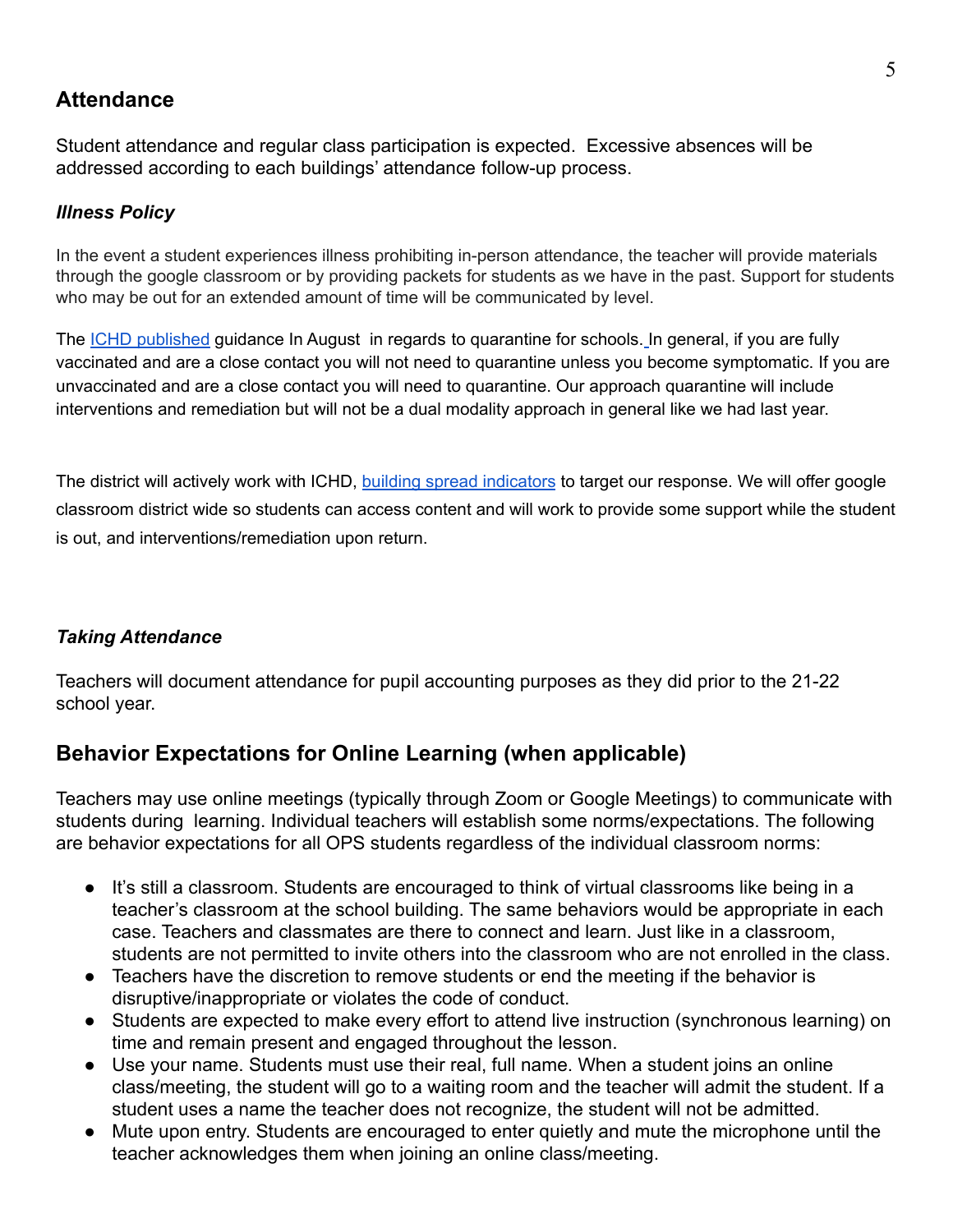- Respect classmates' and teachers' privacy by not recording video or taking pictures of people in a virtual class/meeting.
- The Student Code of Conduct and Student & Parent Handbook guidelines apply. Infractions may result in classroom discipline and/or an administrator becoming involved.

#### **Bus/Transportation**

For our updated transportation stops and schedule, please see the links below:

#### **[Updated Routes/Schedule](https://www.okemosk12.net/Page/535)**

#### **OPS [COVID Transportation: What to Expect \(Video\)](https://www.okemosk12.net/Page/535)**

#### *Bus Expectations*

- Masks must be worn by students, staff, and bus drivers during all school-provided transportation, including for activities such as athletics.
- Communication will be sent out frequently to families related to the mandatory nature of wearing a face mask on the bus and that all staff and students, if medically feasible, must wear it in order to be transported.
- Students must wear a mask that meets the guidelines and expectations of the district, Governor or health department.
- Face masks will be available at the entrance of the bus in the event a student does not come to the bus equipped with the necessary item.
- Communication documents will be developed to enable the drivers of the buses to know what the safety plans are for any students, who for medical reasons, will not be wearing a face mask.
- Students will not be permitted to take a mask-break on the bus.
- Students will not be permitted to eat or drink while on the bus.
- Students must use hand sanitizer (located on each bus) prior to boarding transportation vehicles.
- Students must adhere to loading and unloading procedures, as well as seating expectations during all portions of rides to and from school.
- Students must wear masks and socially distance themselves at the bus stop to the best of their ability.
- If a student becomes sick during the day, the student will not be permitted to ride home on the bus.
- Bus passes will not be permitted.

## **Communication with Students and Families**

- To preserve and protect instructional time for all students, teachers are unable to engage with parents during instructional time or when they are working with students.
- If a parent has a question for the teacher, alternative contact should be made (ie. email/phone call) coordinate a conversation outside of instructional times.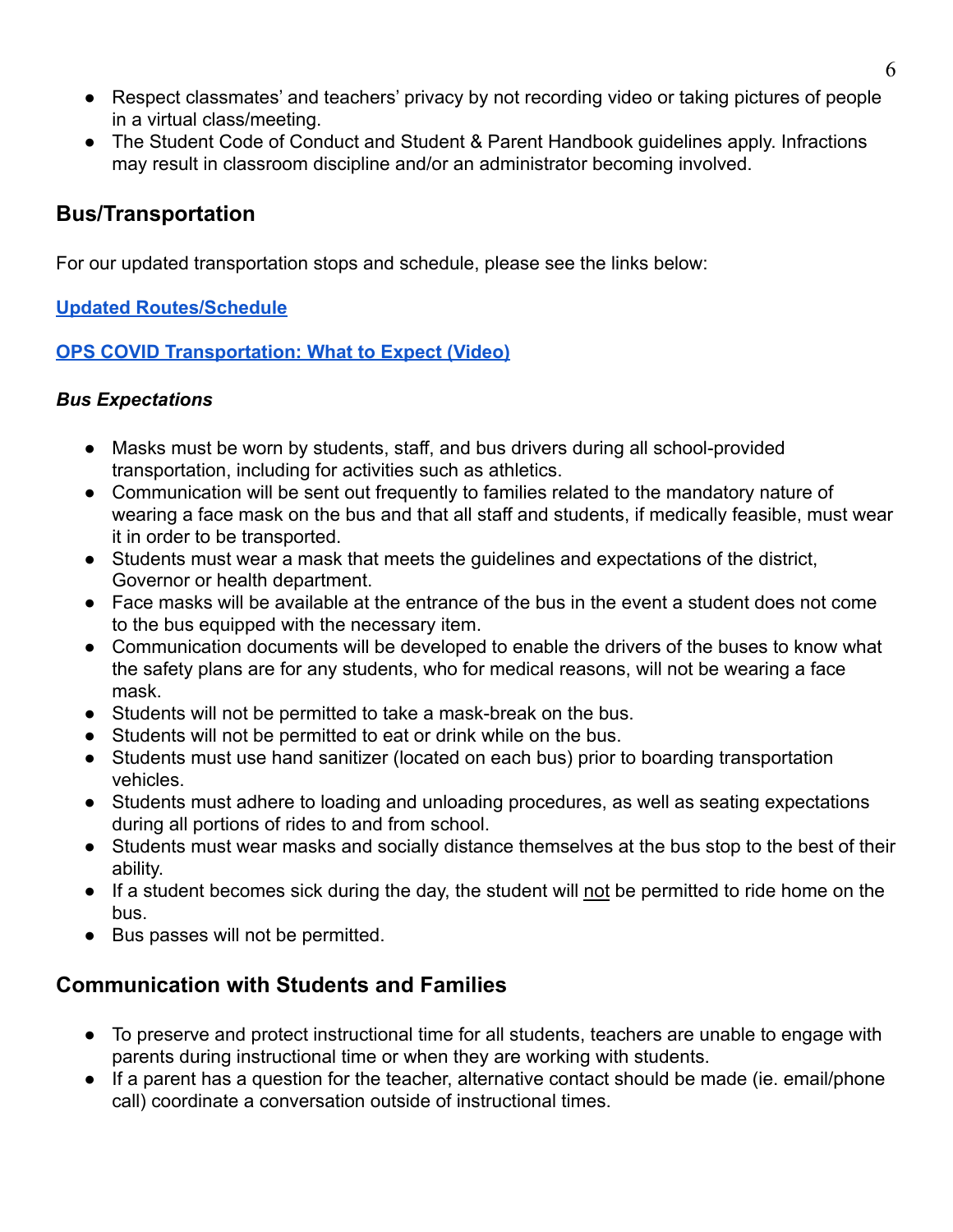## **Emergency Drills**

Emergency drills are required. Students are expected to participate in these drills so they are prepared in case of an emergency. We will adjust drills in order to practice these emergency procedures while maintaining safety protocols as a response to COVID. In the event of an actual emergency, emergency procedures will take precedence over COVID safety protocols.

## **Facial Coverings (Masks and Face Shields)**

#### *Face Masks ([CDC Guidance](https://www.cdc.gov/coronavirus/2019-ncov/prevent-getting-sick/about-face-coverings.html)) ([Types of Masks - CDC](https://www.cdc.gov/coronavirus/2019-ncov/prevent-getting-sick/types-of-masks.html)) ([CDC Masks\)](https://www.cdc.gov/coronavirus/2019-ncov/prevent-getting-sick/cloth-face-cover-guidance.html?CDC_AA_refVal=https%3A%2F%2Fwww.cdc.gov%2Fcoronavirus%2F2019-ncov%2Fcommunity%2Fschools-childcare%2Fcloth-face-cover.html)*

- Mask expectations will follow the most recent and up-to-date recommendations as defined by the CDC guidance provided within the above link.
- Mask expectations include multi-layer coverings and a secure fit.
- A mask is a facial covering made of cloth material that covers the nose and mouth.
- Cloth face coverings are masks made from material that are meant to cover your nose and mouth and to be secured under the chin and are not considered personal protective equipment (PPE). These are effective in reducing the spread of the virus. Reusable face coverings should be cleaned daily.
- Facial coverings may be secured to the head or simply wrapped around the lower face. They can be made of a variety of materials, such as cotton or linen, and may be factory-made or made by hand and should NOT contain a valve.
- Facial coverings shall be disposed of daily, or cleaned at home on a daily basis.

#### *Face Shields*

- Face shields are not acceptable alternatives to mask wearing.
- The CDC does not recommend the use of face shields as a substitute for cloth face coverings. However, a face shield that covers the eyes, nose and mouth can be worn in addition to a cloth mask if desired. Moreover, a face shield may be worn by younger children who are not required to wear a cloth face mask.
- It is not known if face shields provide any benefit as source control to protect others from the spray of respiratory particles. CDC does not recommend use of face shields for normal everyday activities or as a substitute for masks. Some people may choose to use a face shield (with a mask) when sustained close contact with other people is expected.

#### *Mask Breaks*

- Special circumstances may result in providing a mask-break to meet individual needs. Such situations will be coordinated by school staff and will provide the student with a safe, and socially distanced, location within the school.
- Should staff members determine that a student is not adhering to health and safety expectations, parents/guardians will be notified by teachers/staff members. Building administration will be notified and disciplinary action will occur in accordance with defined mask violation procedures.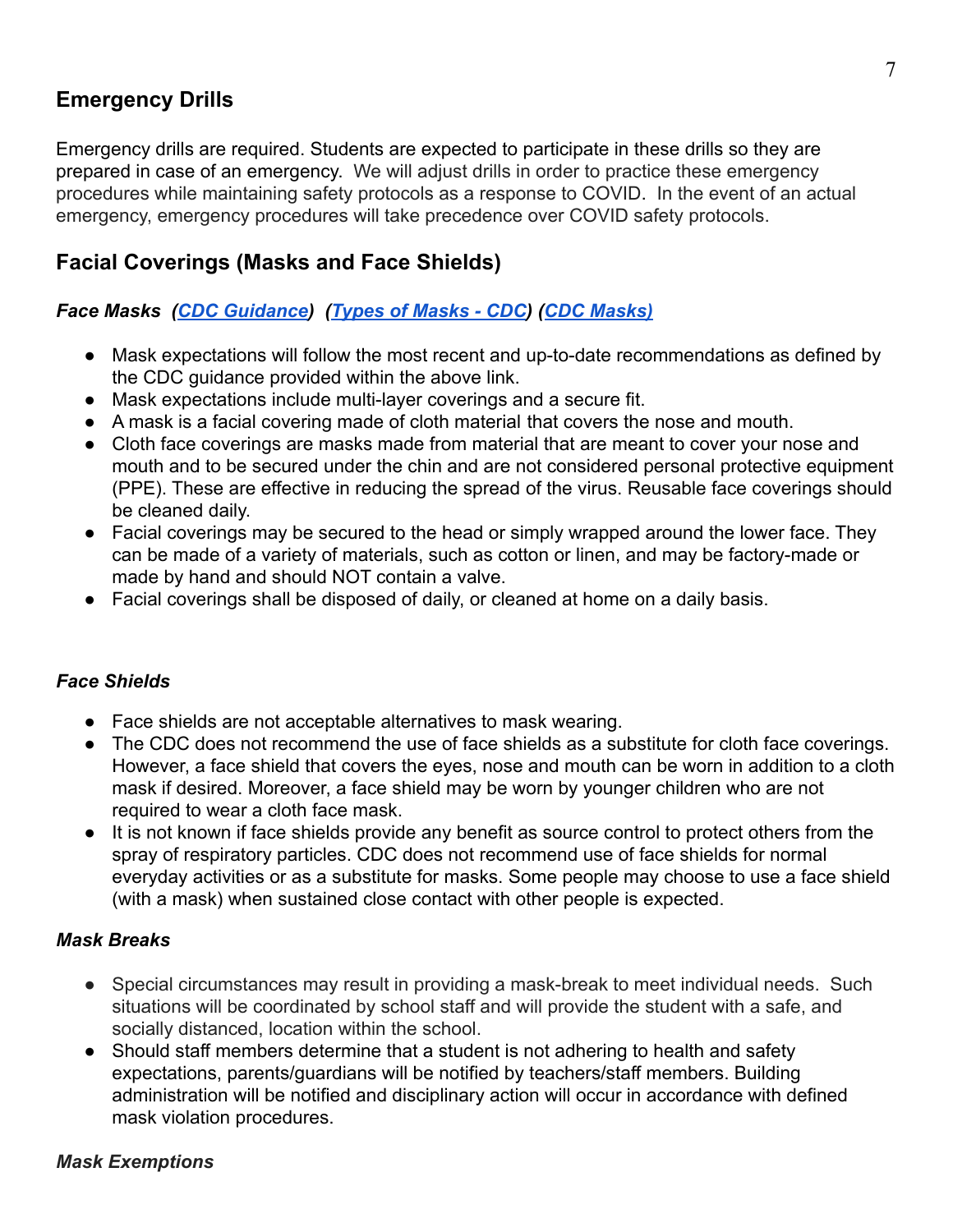- Okemos Public Schools will require documentation from a licensed medical professional for any student unable to wear a mask. Families may NOT "opt-out" their child from the facial covering requirement.
- Families will need to contact the main office of their student's building to request a [Mask](https://docs.google.com/document/d/1sPCLSsHqyMc6sRxJNAVNksGuFNMg8MFCHesxhfhMVRs/edit?usp=sharing) [Exemption Form](https://docs.google.com/document/d/1sPCLSsHqyMc6sRxJNAVNksGuFNMg8MFCHesxhfhMVRs/edit?usp=sharing). This form must be completed and signed by a physician, and returned to the main office of the student's school in order for an exemption request to be considered for approval.

#### *Mask Expectations*

Appropriate masking of students and staff is required at school (bus stop, bus, school, on district grounds, during school activities). Expectations for appropriate mask-wearing include placing the mask over your nose and mouth, securing it under your chin, and ensuring that it fits snugly against

the sides of your face as illustrated here:



*Photo credited to University of Maryland Medical System*

#### *Mask Violation Disciplinary Action*

Okemos Public Schools will enforce compliance with district, state and local requirements for students and staff through our normal disciplinary and policy mechanisms. Mask-wearing violations will be documented through a behavior referral process.

A mask violations can be defined as behaviors such as, but not limited to:

- Continuous refusal
- Non-compliance
- Ignored requests to make mask adjustments that comply with health and safety expectations

When mask expectations are not followed:

- Student will receive a verbal warning by building staff and/or administrator
- Parent/guardian communication by building administrator will occur
- Administrator conference with student/parent/guardian, if recurring
- Possible disciplinary action aligned with the Code of Conduct as to be determined by the administration

## **Field Trips**

Field trips must be approved by administration with appropriate safety protocols and mitigation plans. Students and families may opt out of field trips as they are supplementary in nature.

## **Food Expectations (Breakfast, Lunch and Snacks)**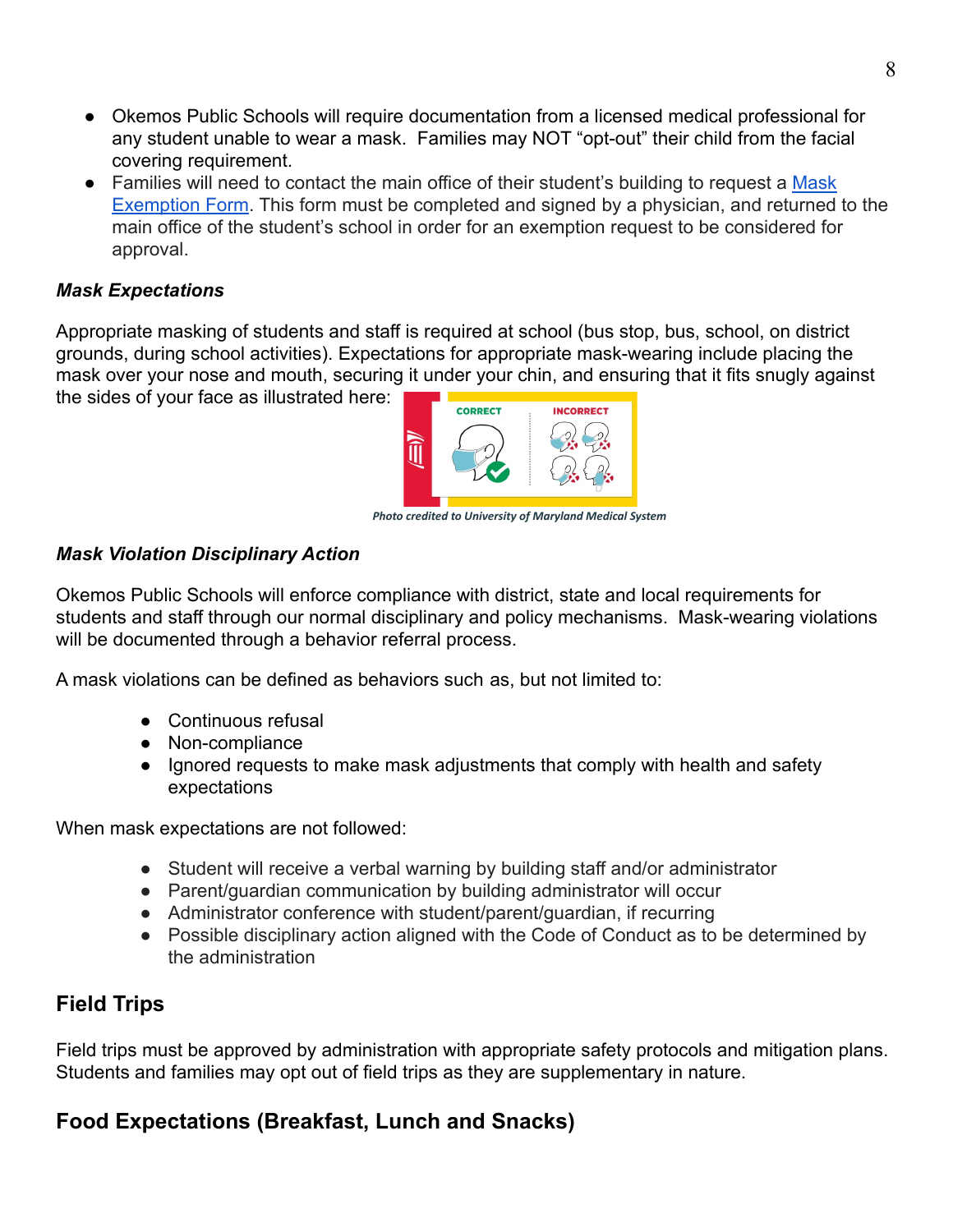- All students are eligible for free meals through a Federal Grant for the 21-22 school year.
- [Meal Pick-up](https://drive.google.com/file/d/1cYTTPe33c0B8t8iwwhZqwwIzT1OkPeOR/view?usp=sharing) will remain available for families through the food distribution system. Children 18 years of age and younger may access this free program and do not need to be enrolled at Okemos Public Schools.
- Students in grade PPK-12 will be permitted to consume food/snacks at school in the designated areas.
- While standing in line, and transitioning to or from the lunchroom or lunch tables students shall remain masked, Students may unmask only when seated and eating. (See lunch, snack and Recess Section)

## **Hallway and Restroom Behavior Expectations**

This pertains to passing periods and time in hallways during and after the school day:

- The district cannot provide social distancing of students during passing periods.
- Students are expected to wear masks and are encouraged to space when using the restroom.
- Students will abide by the hallway and door direction markers during passing periods.
- Students will use appropriate indoor voices.

## **Health and Safety Expectations**

- Symptomatic students, regardless of vaccination status, will be sent home and must be kept home until health screened or completely recovered (per CDC guidelines) prior to return.
- Students and staff will adhere to all procedures at each school building.
- Students will respect and follow the various signs and floor markings promoting proper social distancing for the safety of all members of our school community.
- With the exception of eating and while outside, students will wear masks at all times while in the building, including but not limited to bus stops, school busses, etc. (Those under two years of age will be exempt according to guidelines as will those with an approved medical exemption.)
- Students are encouraged to use hand sanitizer (provided in each classroom and at various stations within the building) frequently.
- Water refill stations will be used throughout the building (but not the fountains) and students will be able to maintain hydration throughout the day by using personal, reusable, closeable water containers.
- Students will refrain from sharing drinks, or any other personal items. Where feasible, shared materials will be sanitized between uses.

## **Health and Safety Violations**

Students not adhering to health and safety expectations may be subject to measures outlined in the Student Code of Conduct located in each building's Student-Parent Handbook, or other district policy. Restorative practices and/or other means to address the situation will be utilized depending on the frequency and severity of the student's behavior and the impact on the safety of the learning environment for all.

## **Health Screening Daily Protocols**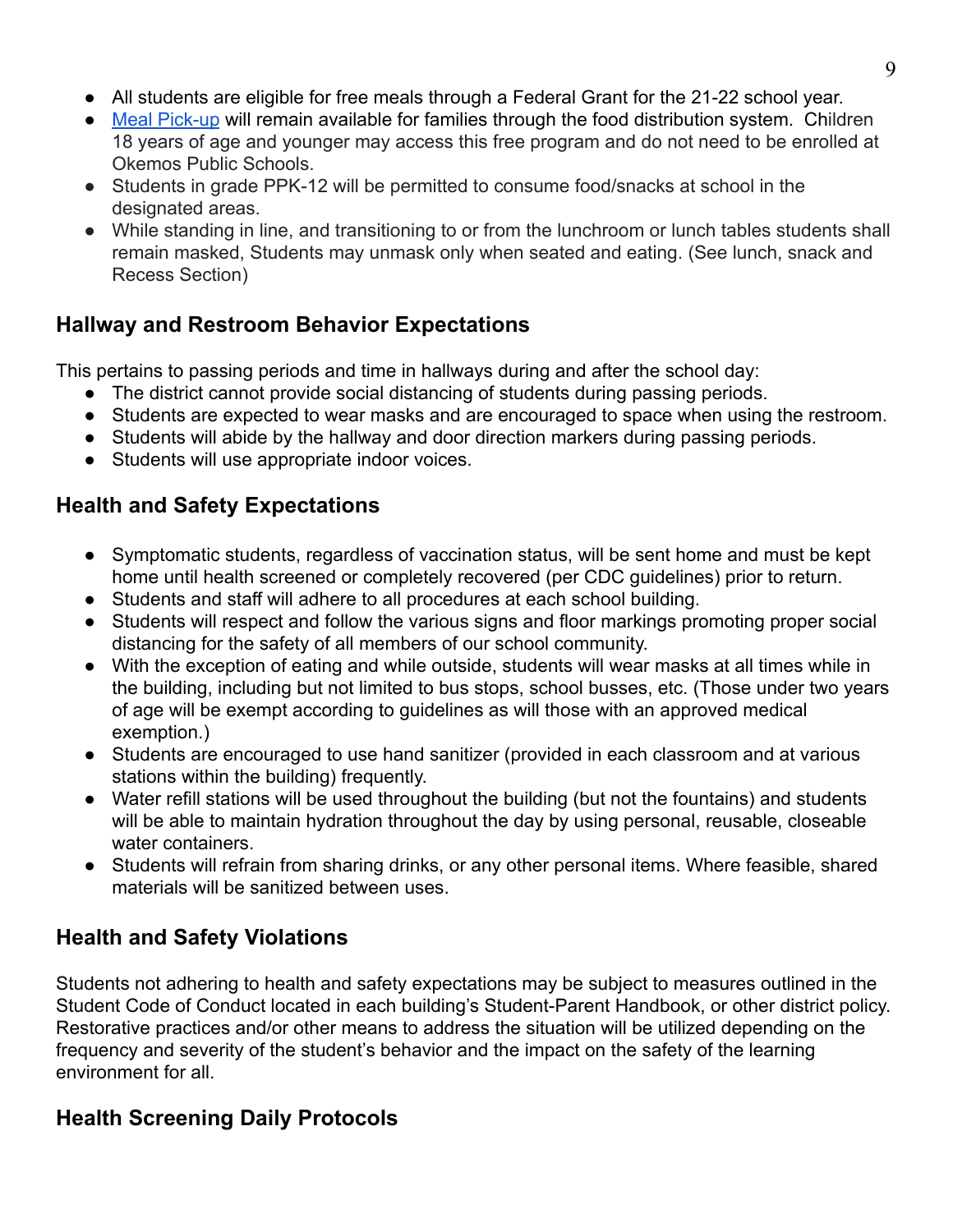#### *Home Screening Expectations*

- For the health and safety of our students, we encourage families to [screen](https://it.ingham.org/Department/Health%20Department/SymptomChecker.html) their students for symptoms of COVID-19before entering the school.
- Due to the time and interruption to education, the health department and the CDC do not recommend these screenings be done by the schools.

#### *International Travel*

● Please consult with the *[Ingham County Health Department](http://hd.ingham.org/DepartmentalDirectory/CommunicableDisease/Coronavirus(COVID19).aspx)* and [CDC website](https://www.cdc.gov/coronavirus/2019-ncov/travelers/index.html) for guidance on international travel and recommended protocols.

#### **Homebound and Hospitalized Services**

Homebound and Hospitalized Service is provided to pupils unable to attend school because of a medical condition. The provider brings the curriculum from the teacher of record to pupils in the home or in the hospital to help the pupils keep up with their studies. This is a self-guided study that will allow the pupil to continue progressing in their learning while unable to attend school. General education pupils will receive a minimum of two 45-minute periods per week. Pupils receiving the service under the special education rules receive a minimum of two nonconsecutive hours of instruction per week. The two one-hour sessions for a pupil with an IEP may be on the same day; however, there must be an adequate break between the two sessions.

For more information please visit: [Homebound](https://docs.google.com/document/d/1En1kvIkauwHNYM1EgLweAJveJjoYKZ2ZoBqibE2_zOE/edit?usp=sharing) OPS Information.

## **Illness Policy/Positive COVID-19 Test Result**

Okemos Public Schools will cooperate with the Ingham [County Health Department](https://hd.ingham.org/Portals/HD/Home/Documents/cd/coronavirus/ICHDSchoolCOVIDHandouts.pdf) (ICHD) regarding implementing protocols for screening students and staff, handling students and staff with potential symptoms of COVID19, and in the event of a positive test for COVID-19.

Students who present symptoms of COVID 19 will be required to be picked up from school and may require a negative test result to return.

#### *Communication with School Related Close Contacts*

If a confirmed case of COVID-19 is identified in any student or staff member, the contact information for any close contacts of the affected individual from two days before the person showed symptoms to the time when the person was last present at the school will be collected and given to the ICHD.

Anyone who was known to be within close contact of the case (less than three feet apart for 15+ minutes) will be contacted. Unvaccinated close contacts will self-quarantine as required by the local health department after exposure or a positive test result. Close contacts who are fully vaccinated and have no symptoms may return to school and must monitor for the onset of symptoms.Vaccinated close contacts with symptoms will self-quarantine as required by the local health department after exposure or a positive test result.

#### *Communication of Positive School Related Cases*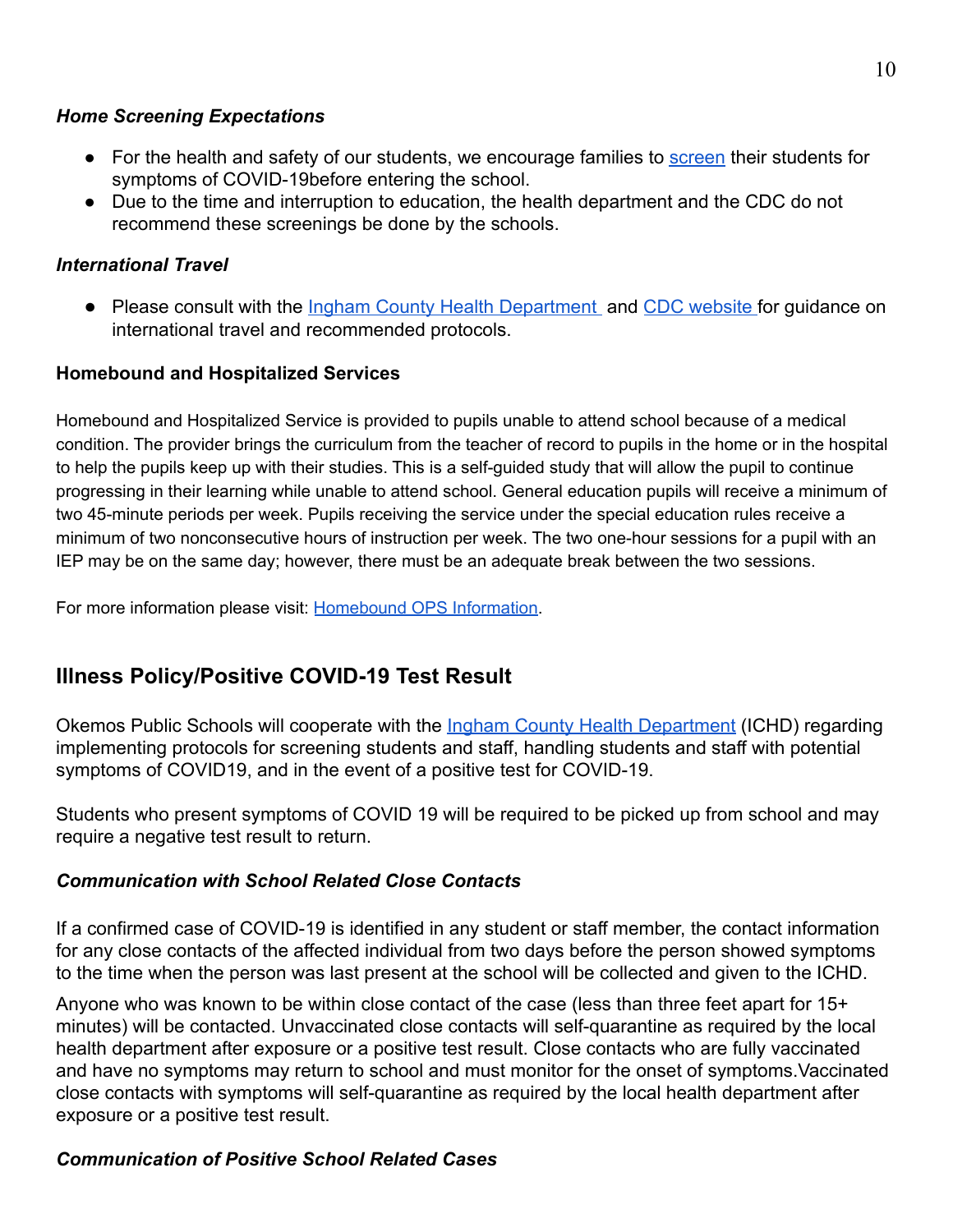In cases of confirmed COVID-19, the school's parents/guardians and staff will be notified by email while maintaining confidentiality consistent with the Americans with Disabilities Act and other applicable federal and state privacy laws. Close contacts will be notified by the school by phone and email.

#### *Communication of School/Program or District Closure*

In cases of a school building or program closure, the school's or programs parents/guardians and staff will be notified by email while maintaining confidentiality consistent with the Americans with Disabilities Act and other applicable federal and state privacy laws.

In cases of a district closure, the entire district will be notified using the districts school messenger system and posting the information on our website.

## **Lockers and Backpacks**

Locker utilization will be determined at each level depending on ability to meet safety guidelines. Students are permitted to bring backpacks.

## **Lunch, Snacks**

Students will be permitted to unmask while actively eating or drinking during approved school meal or snack times. When students are transitioning to and from eating spaces, for any reason, they are expected to mask. When indoors and students have finished eating and are socializing, they are expected to mask. Additional eating spaces may be utilized such as gymnasiums, hallways, and exterior areas to assist in adding additional spacing for students.

Where appropriate, assigned seating and seating charts may be utilized. All students are encouraged to hand wash or sanitize before and after eating. Hand sanitizing stations are available in each classroom as well in each lunchroom. Cafeterias surfaces will be disinfected after each use. Ionization systems are installed as an additional mitigation measure. Additional mitigation measures may be enacted by the district, if needed.

Masking is optional for students who are outdoors.

Specific lunch plans will be communicated by each school and will include mitigation measures such as:

- Plans for lowering density, duration and/or proximity
- Cohorting by classroom or peer groups
- Masking expectation unless actively eating or drinking
- Hand washing and sanitizing
- Disinfecting of eating spaces
- Ionized air system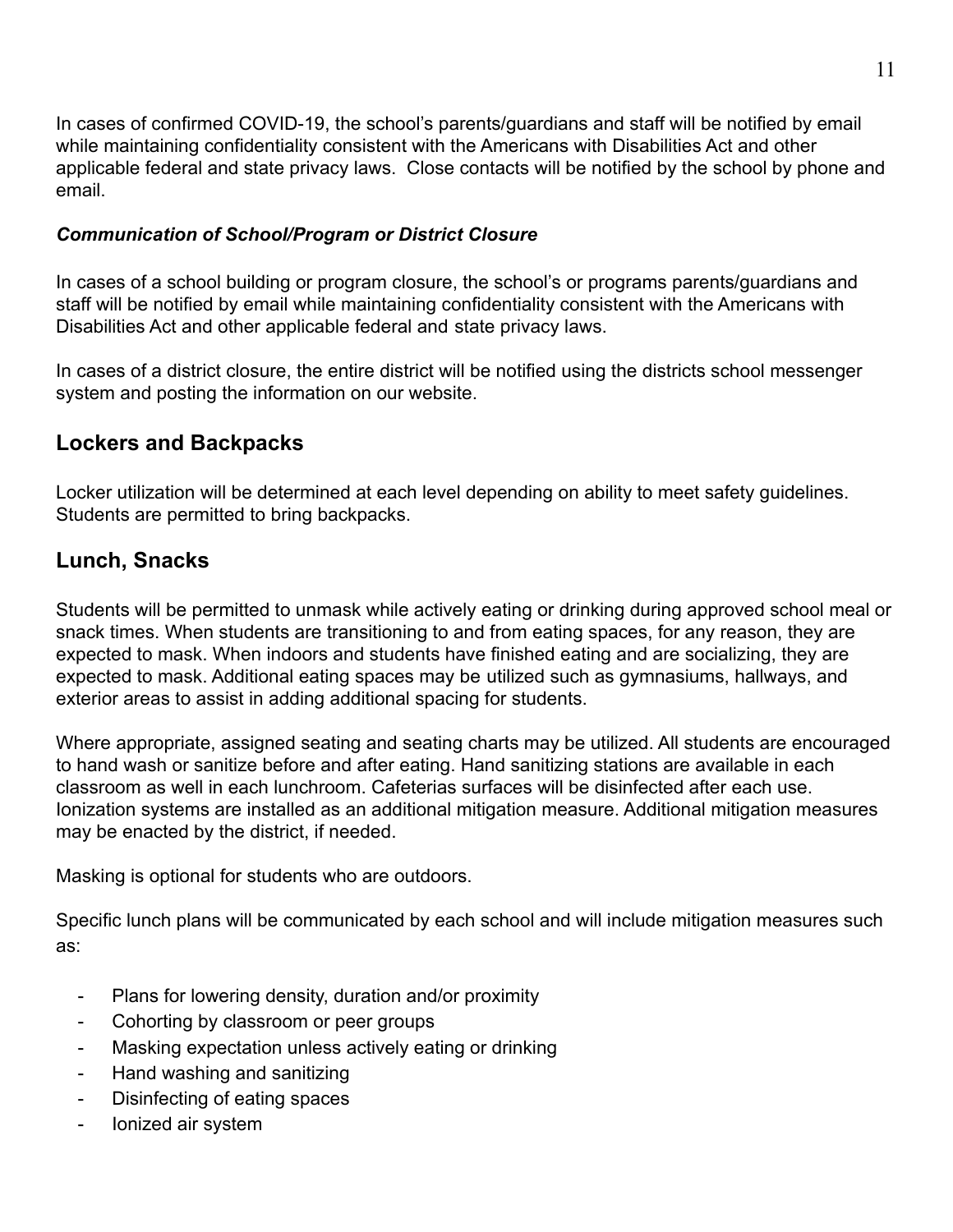Breakfast and elementary snack time will have similar mitigation measures at the elementary level. Breakfast on site will have the same mitigation measures as well.

## **Mental Health Supports**

OPS recognizes mental health is critical to children's success in school and life. Students who receive social–emotional and mental health support achieve more academically. School climate, classroom behavior, on-task learning, and students' sense of connectedness and well-being all improve as well. Mental health encompasses social, emotional, and behavioral health and the ability to cope with life's challenges. OPS will:

- Universally screen students to identify areas of need
- Provide students grade-level appropriate social-emotional lessons/resources to address identified areas of need within the student body
- Provide direct support from counselors and social workers to students requiring more intensive intervention via online or in-person appointments
- Provide resources for parents/guardians to connect students with mental health services from community providers
- Continue the professional development of our staff to respond to mental health emergencies

## **Parent/Guardian-Teacher Conferences**

Virtual conferences and meetings will be held to ensure that parents/guardians and teachers are able to meet. Parents/guardians will receive more specific information from school staff regarding dates, times and scheduling information for Parent-Teacher Conferences.

## **Technology Expectations**

#### *Computer Damages and Care/Loss or Theft of Computers*

- In the event of damage to the computer not covered by the warranty, the student and parent/legal guardian may be billed for the damages.
- The administration has the authority to waive or modify charges if the cause of damage is judged to be beyond the student's control.
- Computers that are lost or stolen need to be reported to the school's main office immediately.
- If a computer is stolen or vandalized while not at an OPS sponsored event, the parent/or legal guardian shall file a police report and notify the school's main office as soon as possible.
- If a computer is lost or stolen, the student may be financially responsible for its replacement.
- Lost, damaged, or stolen devices in the care, custody, and control of a student may be covered by the homeowners'/renters' policy of the parent/guardian. Most homeowner/renter policies will provide some limit of coverage for the "damage to the property of others" under the comprehensive personal liability coverage part of the policy and is not normally subject to any deductible. Please consult your insurance agent for details about your homeowners'/renters' coverage.
- This equipment is, and at all times remains, the property of OPS and is herewith loaned to the student for educational purposes only for the academic school year. The student may not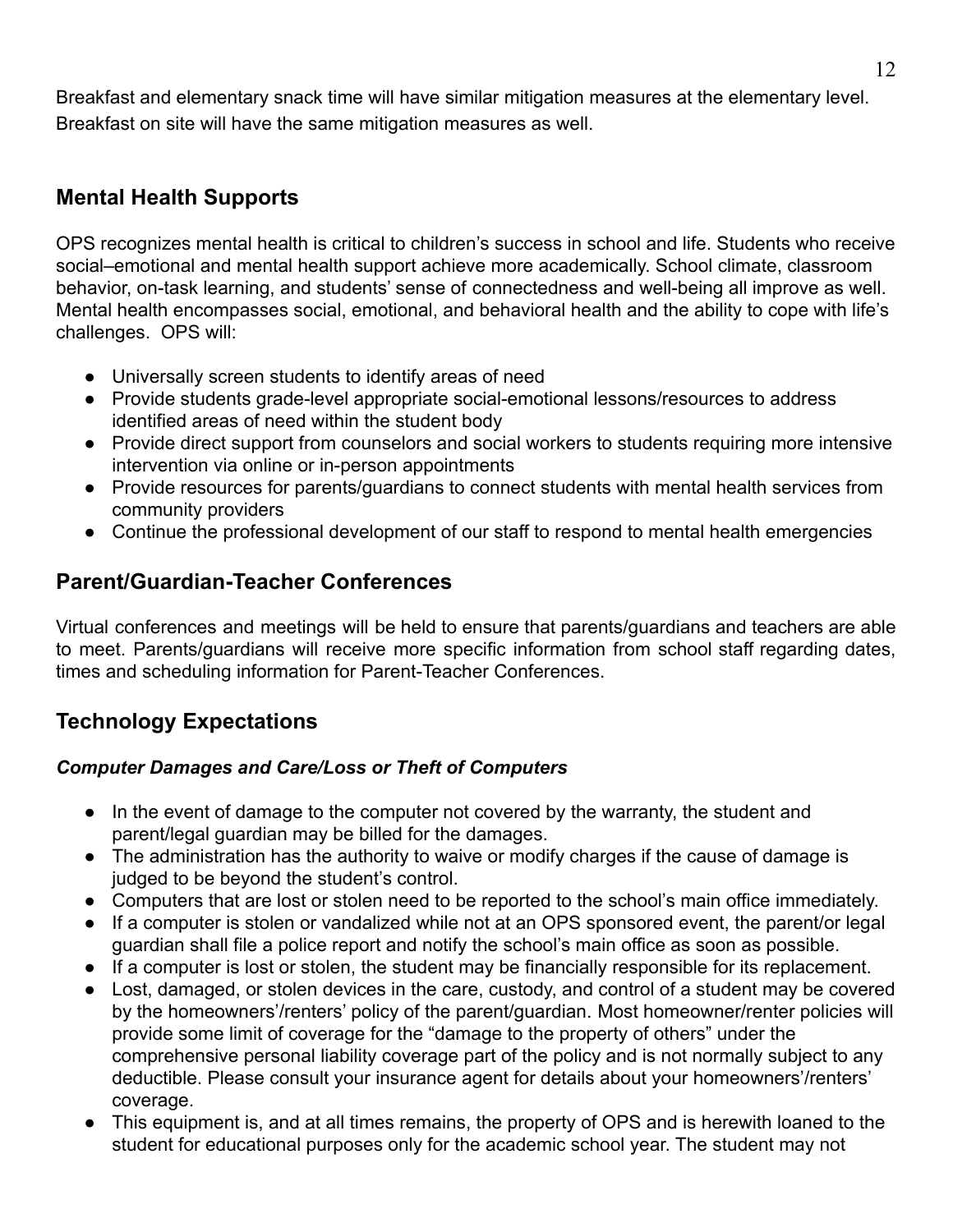deface or destroy this property in any way. Inappropriate use of the machine may result in the student losing their right to use the device and may lead to disciplinary action.

#### *Repair Information*

Students should utilize their building LMC for device repair. If needed, students or families may direct computer repair questions to [helpdesk@okemosk12.net](mailto:helpdesk@okemosk12.net).

## **Virtual (Live Video) Sessions (when applicable)**

#### *Parent/Guardian Classroom Formal Observation During Online Learning*

Consistent with Policy 6139 and state law, parents/guardians are encouraged to actively participate in their students' education. Parent/guardian participation must not, however, disrupt student learning or the virtual classroom. We recognize and appreciate that parents/guardians will observe some portions of their students' virtual classes and may be present to assist their students during the class. We further recognize the developmental appropriateness of parent/guardian help with online learning given the child's needs and age level. Assistance of a child with online learning is different from a formal classroom observation.

Parents/guardians are not permitted to formally observe virtual classes during testing. A parent/guardian whose presence disrupts the learning environment will be required to cease observing the classroom.

#### *Assessment Expectations*

It is expected that all Okemos Public Schools students express their own original thoughts/ideas on assessments and assignments to demonstrate understanding of the curriculum. Information gathered through various assessments (informal and formal) offers the opportunity to support students' needs as defined by the assessment results. Therefore, individuals (ie. parents/guardians, tutors, siblings, peers, etc.) must not interfere with students' independent completion of such assessments as we want to ensure authentic student learning.

The Parent/Student Handbook outlines policy on practices of academic integrity. During virtual learning, these same standards apply as it is very important to obtain accurate information on students' current learning. By honoring the learning process of students, appropriate instruction can be provided to meet students' specific needs. When students' ability is not reflected in assessment responses due to a parent/guardian or other individuals providing guidance or responses (ie. answers to questions, verbal input, prompting, etc.), the opportunity to implement early interventions and/or reteach content may be missed. Individuals (ie. parents/guardians, tutors, siblings, peers, etc.) are prohibited from recording or documenting (ie. taking pictures, copying, etc.) all assessments.

#### *Parent Communication with Teachers*

To preserve and protect instructional time for all students, teachers are unable to engage with parents during instructional time or when they are working with students. If you have a question for the teacher, please email them with your questions or to schedule a time to meet with them outside of instructional times.